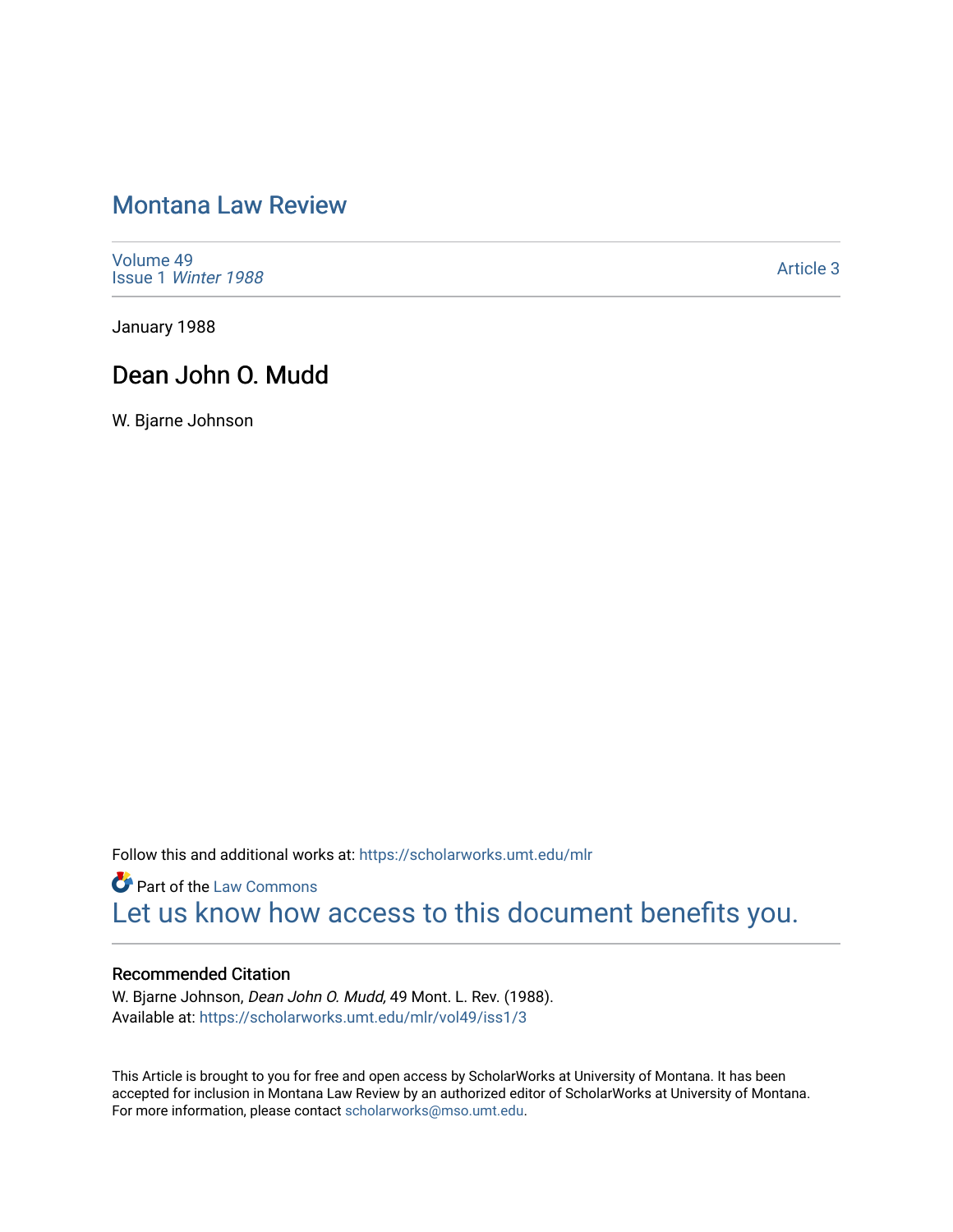### **DEAN JOHN 0. MUDD**

### **W. Bjarne Johnson\***

In his tenure as dean of the University of Montana School of Law, Jack Mudd brought something unique to the school and to legal education in general: Vision.

It does not seem so revolutionary to recognize that legal theory ultimately must be put into practice. Both law students and society as a whole are better served if learning to do so is done in the law school context, rather than at the expense of individual clients. Nine years ago, though, this idea was viewed as a highly questionable departure from the comfortable rut legal education had plowed since the 19th century.

What Jack has managed to do, then, is to take a subject that was not even discussed in polite academic circles, curricular reform, and implement it in the face of a state legislature that apparently believes education in general should suffer death by slow financial strangulation, and that the law school, in particular, should bear a teaching burden three to four times greater than any other graduate program in Montana. The legislature remains unaware of, or worse, unrepentant over, the consequences of its actions. The law school has never looked back.

The job has been enormous. Making these changes required a complete overhaul of the law school curriculum in an effort to integrate the teaching of theory with the practical application of that theory at each step of the way. Making these changes alone would have been difficult enough. Making them in light of the law school's meager resources is particularly impressive. Even though the law school is state funded and the state of Montana is the most direct beneficiary of the program (90% of all graduates remain and practice in Montana), these changes all have been made without legislative funding.

This program at the law school is not yet perfect. Jack knows that. What he finds more important is that the process has been started, and that the law school is blessed with a competent and creative faculty capable of continuing the efforts they have all made so far. These efforts appear to be working. The law school is now becoming recognized nationally as a leader in this area.

While it was the academic program and the possibility of change that first attracted him to the dean's position, Jack has

<sup>\*</sup> Mr. Johnson is a partner in the Great Falls, Montana law firm of Church, Harris, Johnson & Williams.